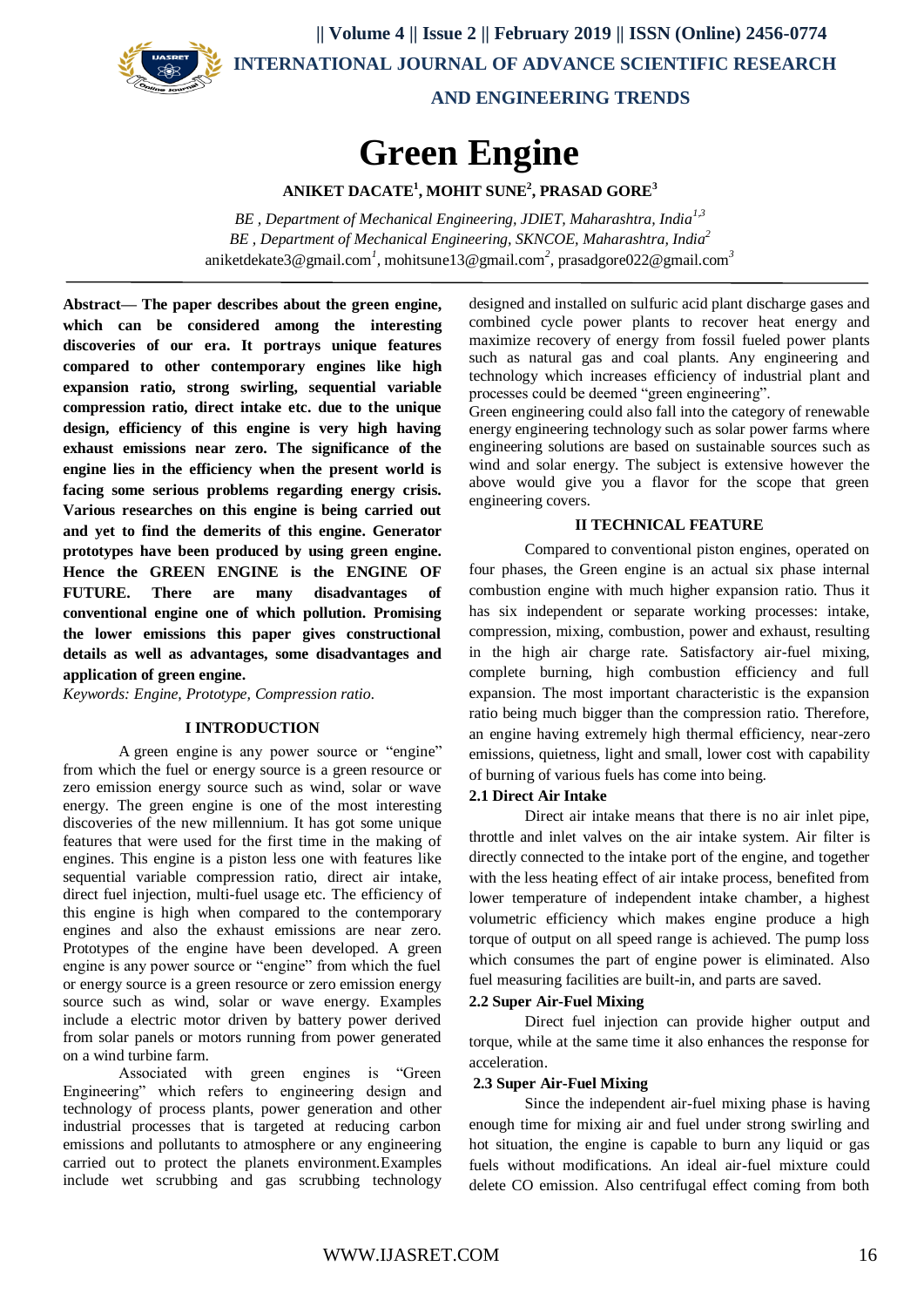**|| Volume 4 || Issue 2 || February 2019 || ISSN (Online) 2456-0774 INTERNATIONAL JOURNAL OF ADVANCE SCIENTIFIC RESEARCH** 

# **AND ENGINEERING TRENDS**

strong swirling and rotation of the burner makes the air-fuel mixture denser near the spark plug.

#### **2.4 Strong Swirling**

As a tangential air duct in between combustion chamber and compression chamber, a very swirling which could lost until gas port is opened, can be formed while air is pumped into the combustion chamber. Consequently, the air-fuel mixing and the combustion process can have a satisfying working condition.

### **2.5 Sequential Variable Compression Ratio**

This greatly revolutionary innovation can provide the most suitable compression ratio for the engine whatever operation mode it works on with burning variety of fuels. Therefore, an excellent combustion performance is attained.

# **2.6 Multi-Power Pulses**

The green engine operates on multi-power pulses with a small volume of working chamber contrasted to the conventional engine dose on the single power pulse with a large working chamber. Obviously, a small volume of chamber only needs little space, resulting in compact structure and limited size.

### **2.7 Constant Volume Combustion**

The fuels can generate more energy while the combustion occurs on the constant volume. Also, the constant volume combustion technology can allow the engine to have a stable combustion when the lean burning is managed. Moreover, more water can be added in to make the much higher working pressure and drop down the combustion temperature, so power is added; heat losses and NOx emissions are decreased

# **III CONSTRUCTION OF THE GREEN ENGINE**



#### **Figure No. 1: Construction of the Green Engine**

As earlier mentioned, the Green engine is a six phase, internal combustion engine with much higher expansion ratio. The term "phase" is used instead of "stroke" because stroke is actually associated to the movement of the piston. The traveling of the piston from bottom dead centre to the top dead centre or vice versa is

termed a stroke. But, in this engine pistons are absent and hence, the term "phase" is used. The six phases are: intake, compression, mixing, combustion, power and exhaust. Even though the engine is of symmetric shape, the vanes traverse an unsymmetrical or uneven boundary. This shape cannot be compromised as this a result of the path taken by the intake and exhaust air. This uneven boundary is covered by the vanes in a very unique fashion.

#### **IV WORKING OF THE GREEN ENGINE**



# **Figure No. 2: GREEN ENGINE**

#### **Intake**

The air arrives to the engine through the direct air intake port in the absence of an air inlet pipe, throttle and inlet valves on the air intake system. A duct is provided on the sides of the vane and rotor. The duct is so shaped that when the air moves through, strong swirls generate when it gets compressed in the chamber. The air pushes the vane blades which in turn impart a proportionate rotation in the small rotor which houses the chambers. The inlet air duct ends with a very narrow opening to the chamber.

#### **Compression**

The rushing air from the duct is pushed by the blades into the small chambers in the rotor. The volume of these chambers is comparatively very small. Naturally, the compression obtained by such a procedure is very satisfactory. As earlier mentioned, the compressed air is in a swirling state, ready to be mixed with the fuel which will be injected into the chamber when it will be place before the injector by the already rotating rotor.

# **Mixing**

As soon as the chamber comes in front of the fuel injector, the injector sprays fuel into the compressed air. Because of the shape of the chamber, the fuel mixes well with the compressed air. The importance of ideal mixing leads to deletion of CO emission. And also because of the strong swirling, a centrifugal effect is exerted in the air-fuel mixture. Moreover, the rotation of the burner, makes this centrifugal effect all the more effective. Mixing phase has enough time to